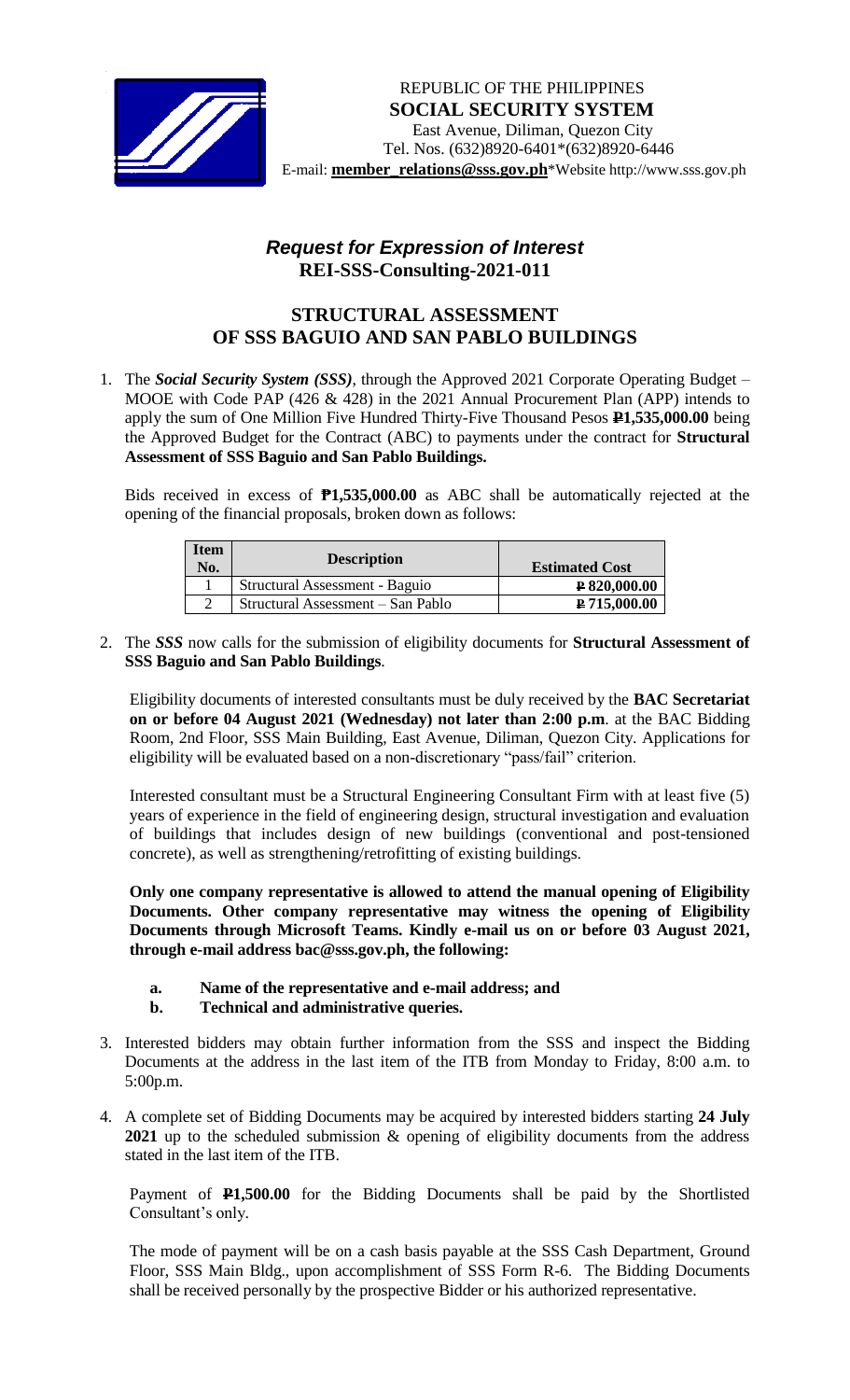**It may also be downloaded free of charge from the website of the Philippine Government** Electronic Procurement System (PhilGEPS) and the website of the SSS*,* provided that Bidders shall pay the applicable fee for the Bidding Documents not later than the submission of their bids.

5. The BAC shall draw up the short list of consultants from those who have submitted Expression of Interest, including the eligibility documents and have been determined as eligible in accordance with the provisions of Republic Act 9184 (RA 9184), otherwise known as the "Government Procurement Reform Act", and its Revised Implementing Rules and Regulations (RIRR).

The **short list shall consist of five (5) prospective bidders** who will be entitled to submit bids. The criteria and rating system for short listing are:

a. Applicable work experience of the consultant ------------------------ 30 pts.

| b. Qualification of personnel who may be assigned to the<br>job vis-a-vis extent and complexity of the undertaking | $40$ pts. |
|--------------------------------------------------------------------------------------------------------------------|-----------|
| c. Current workload relative to capacity                                                                           | $30$ pts  |

Total  $= 100$  pts.

## **The minimum score required to pass is 80 points.**

- 6. Bidding will be conducted through open competitive bidding procedures using nondiscretionary "pass/fail" criterion as specified in the IRR of RA 9184.
	- (i) Bidding is restricted to Filipino citizens/sole proprietorships, cooperatives, and partnerships or organizations with at least sixty percent (60%) interest or outstanding capital stock belonging to citizens of the Philippines.
- 7. The SSS shall evaluate bids using the Quality-Cost Based Evaluation (QCBE). The weights to be allocated for the Technical and Financial Proposals are indicated in Clause 25.1, Section III, Bid Data Sheet, Part II of the Bidding Documents. The criteria and rating system for the evaluation of bids as indicated in the Instructions to Bidders are provided in Clause 25.1 and 26.2, Section III, Bid Data Sheet, Part II of the Bidding Documents.
- 8. The project shall be completed within **seventy-five (75) calendar days** broken down below, reckoning from the date of signing of Contract and issuance of Notice to Proceed (NTP) and excludes the period of evaluation/approvals:

| <b>Particulars</b>                                                                                                                                                   | <b>Duration</b><br>(calendar days) |
|----------------------------------------------------------------------------------------------------------------------------------------------------------------------|------------------------------------|
| 1. Structural Assessment/Investigation<br>a. Field Inspection<br>b. Mapping, Investigation, Testing and Restoration<br>c. Structural Design Review, CADD & Reporting | 45                                 |
| 2. Detailed Engineering and Design for Structural and Retrofitting Works                                                                                             | 30                                 |
|                                                                                                                                                                      |                                    |

- 9. References to the dates and times shall be based on Philippine Standard time. Should any of the above dates fall on a holiday, the deadline shall be extended to the same time on the immediately succeeding business day in Quezon City.
- 10. The *SSS* reserves the right to reject any and all bids, declare a failure of bidding, or not award the contract at any time prior to contract award in accordance with Sections 35.6 and 41 of the 2016 revised IRR of RA No. 9184, without thereby incurring any liability to the affected bidder or bidders.